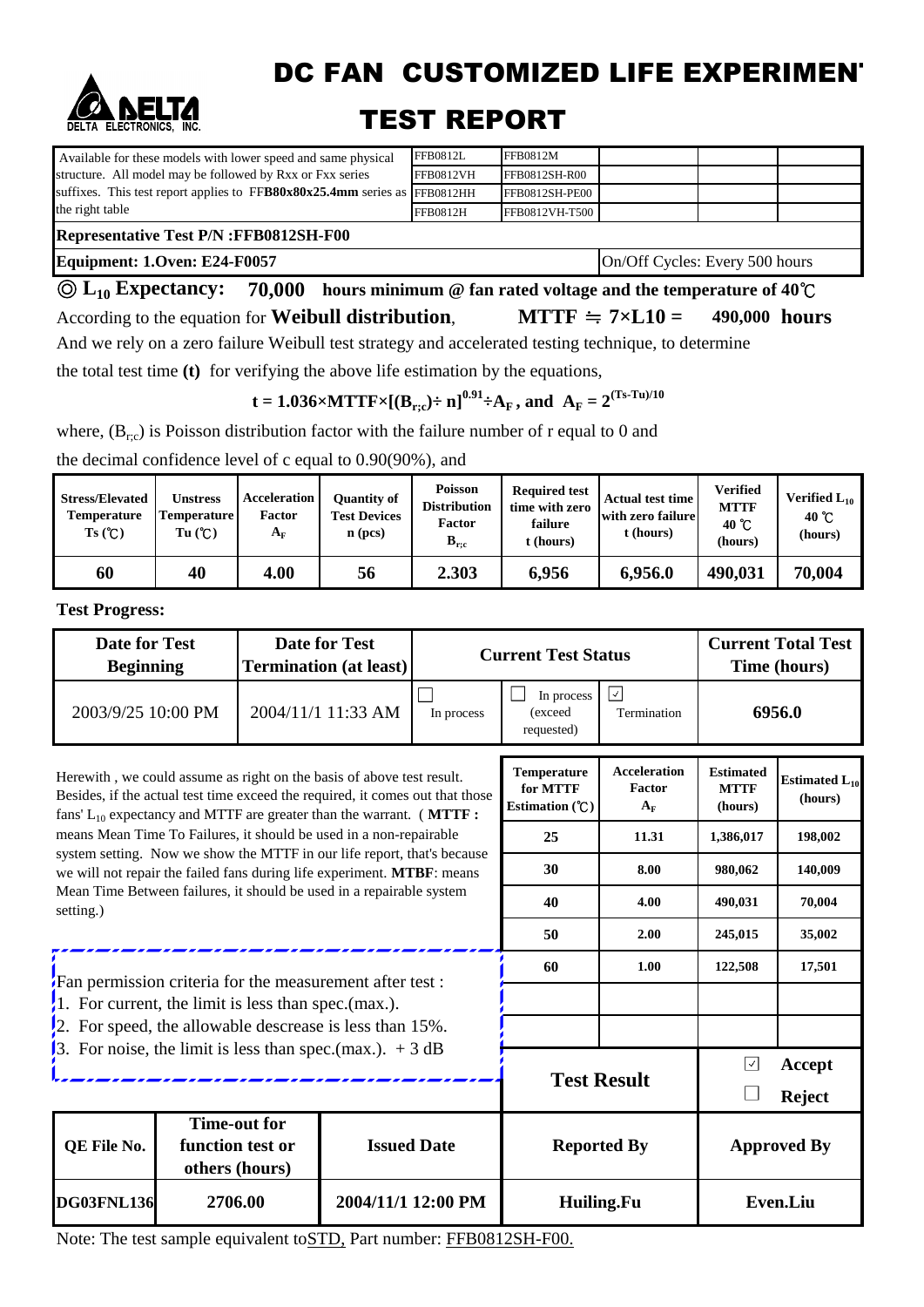

DC FAN CUSTOMIZED LIFE EXPERIMENT

## TEST REPORT

| Available for these models with lower speed and same physical |                                                                              |                                                                     |           | FFB0812L                                             | FFB0812M                   |                    |                     |                                     |                  |
|---------------------------------------------------------------|------------------------------------------------------------------------------|---------------------------------------------------------------------|-----------|------------------------------------------------------|----------------------------|--------------------|---------------------|-------------------------------------|------------------|
|                                                               |                                                                              | structure. All model may be followed by Rxx or Fxx series suffixes. |           |                                                      | <b>FFB0812VH</b>           | FFB0812SH-R00      |                     |                                     |                  |
|                                                               | This test report applies to FFB80x80x25.4mm series as the right table        |                                                                     |           | FFB0812SH-PE00<br><b>FFB0812HH</b>                   |                            |                    |                     |                                     |                  |
|                                                               | FFB0812VH-T5 FFB0812VH-T500                                                  |                                                                     |           |                                                      |                            |                    |                     |                                     |                  |
|                                                               | <b>Required Test</b>                                                         | <b>Date for Test</b>                                                |           | <b>Date for Test</b>                                 |                            | <b>Sample</b>      | <b>Failure</b>      | <b>Current Total Test</b>           |                  |
|                                                               | Time (hrs)                                                                   | <b>Beginning</b>                                                    |           | <b>Termination</b>                                   |                            | Size (pcs):        | (pcs):              | Time (hrs)                          |                  |
|                                                               | 6,956                                                                        | 2003/9/25 10:00 PM                                                  |           |                                                      | 2004/11/1 11:33 AM         | 56                 | $\overline{0}$      | 6956.0                              |                  |
|                                                               |                                                                              | Representative Test P/N :FFB0812SH-F00                              |           |                                                      | <b>Current Test Status</b> |                    | In process          | In process<br>(exceed<br>requested) | ☑<br>Termination |
|                                                               |                                                                              | Equipment: 1.Oven: E24-F0057                                        |           |                                                      |                            |                    |                     | On/Off Cycles: Every 500 hours      |                  |
|                                                               |                                                                              |                                                                     |           | <b>Test Data Between Initial Test and Final Test</b> |                            |                    |                     |                                     |                  |
| Sample                                                        | <b>Initial Test</b>                                                          | <b>Final Test</b>                                                   | Deviation | <b>Initial Test</b>                                  | <b>Final Test</b>          | Deviation          | <b>Initial Test</b> | <b>Final Test</b>                   | Deviation        |
|                                                               | Current Spec.                                                                | Current Spec.                                                       |           | Speed Spec.                                          | Speed Spec.                |                    | Noise Spec.         | Noise Spec.                         |                  |
| No.                                                           | (A)                                                                          | (A)                                                                 | (% )      | (RPM)                                                | (RPM)                      | (% )               | (dBA)               | (dB A)                              | (% )             |
|                                                               | $0.60$ Max.                                                                  | $0.60$ Max.                                                         |           | 4140-4860                                            | 4140-4860                  |                    | 50.6Max             | 50.6Max                             |                  |
| $\mathbf{1}$                                                  | 0.45                                                                         | 0.45                                                                | 0.0       | 4611                                                 | 4563                       | $-1.0$             | 46.7                | 47.8                                | 2.4              |
| 2                                                             | 0.46                                                                         | 0.45                                                                | $-2.2$    | 4582                                                 | 4566                       | $-0.3$             | 46.2                | 47.5                                | 2.8              |
| 3                                                             | 0.46                                                                         | 0.46                                                                | 0.0       | 4575                                                 | 4544                       | $-0.7$             | 47.0                | 47.1                                | 0.2              |
| 4                                                             | 0.48                                                                         | 0.46                                                                | $-4.2$    | 4509                                                 | 4563                       | 1.2                | 46.5                | 47.6                                | 2.4              |
| 5                                                             | 0.45                                                                         | 0.45                                                                | 0.0       | 4557                                                 | 4495                       | $-1.4$             | 46.6                | 47.4                                | 1.7              |
| 6                                                             | 0.44                                                                         | 0.45                                                                | 2.3       | 4622                                                 | 4503                       | $-2.6$             | 46.2                | 47.7                                | 3.2              |
| 7                                                             | 0.46                                                                         | 0.46                                                                | 0.0       | 4596                                                 | 4567                       | $-0.6$             | 47.1                | 48.0                                | 1.9              |
| 8                                                             | 0.48                                                                         | 0.46                                                                | -4.2      | 4610                                                 | 4518                       | $-2.0$             | 47.6                | 47.8                                | 0.4              |
| 9                                                             | 0.47                                                                         | 0.45                                                                | $-4.3$    | 4561                                                 | 4573                       | 0.3                | 47.9                | 48.1                                | 0.4              |
| 10                                                            | 0.49                                                                         | 0.48                                                                | $-2.0$    | 4628                                                 | 4434                       | $-4.2$             | 46.9                | 47.6                                | 1.5              |
| 11                                                            | 0.46                                                                         | 0.44                                                                | $-4.3$    | 4571                                                 | 4556                       | $-0.3$             | 46.7                | 48.3                                | 3.4              |
| 12                                                            | 0.45                                                                         | 0.45                                                                | 0.0       | 4585                                                 | 4519                       | $-1.4$             | 47.2                | 48.5                                | 2.8              |
| 13                                                            | 0.45                                                                         | 0.45                                                                | 0.0       | 4651                                                 | 4538                       | -2.4               | 47.4                | 47.9                                | 1.1              |
| 14                                                            | 0.44                                                                         | 0.43                                                                | $-2.3$    | 4510                                                 | 4574                       | 1.4                | 47.0                | 48.2                                | 2.6              |
| 15                                                            | 0.47                                                                         | 0.46                                                                | $-2.1$    | 4570                                                 | 4646                       | 1.7                | 46.9                | 48.0                                | 2.3              |
| 16                                                            | 0.45                                                                         | 0.45                                                                | 0.0       | 4588                                                 | 4563                       | $-0.5$             | 47.1                | 47.7                                | 1.3              |
| 17                                                            | 0.46                                                                         | 0.46                                                                | 0.0       | 4618                                                 | 4583                       | $-0.8$             | 47.3                | 47.2                                | $-0.2$           |
| 18                                                            | 0.48                                                                         | 0.46                                                                | $-4.2$    | 4627                                                 | 4574                       | -1.1               | 47.0                | 47.6                                | 1.3              |
| 19                                                            | 0.48                                                                         | 0.46                                                                | $-4.2$    | 4540                                                 | 4573                       | 0.7                | 48.0                | 47.4                                | $-1.3$           |
| 20                                                            | 0.45                                                                         | 0.46                                                                | 2.2       | 4557                                                 | 4555                       | 0.0                | 47.7                | 48.5                                | 1.7              |
| 21                                                            | 0.44                                                                         | 0.42                                                                | $-4.5$    | 4566                                                 | 4351                       | -4.7               | 47.5                | 47.1                                | $-0.8$           |
| 22                                                            | 0.46                                                                         | 0.46                                                                | 0.0       | 4670                                                 | 4572                       | -2.1               | 47.6                | 48.1                                | 1.1              |
| 23                                                            | 0.45                                                                         | 0.45                                                                | 0.0       | 4523                                                 | 4540                       | 0.4                | 46.7                | 47.8                                | 2.4              |
| 24                                                            | 0.46                                                                         | 0.44                                                                | $-4.3$    | 4548                                                 | 4497                       | $-1.1$             | 46.2                | 47.5                                | 2.8              |
| 25                                                            | 0.44                                                                         | 0.45                                                                | 2.3       | 4599                                                 | 4588                       | $-0.2$             | 46.9                | 48.2                                | 2.8              |
| 26                                                            | 0.46                                                                         | 0.45                                                                | $-2.2$    | 4549                                                 | 4535                       | $-0.3$             | 47.4                | 48.5                                | 2.3              |
| 27                                                            | 0.47                                                                         | 0.45                                                                | $-4.3$    | 4567                                                 | 4462                       | $-2.3$             | 47.1                | 47.8                                | 1.5              |
| 28                                                            | 0.45                                                                         | 0.45                                                                | 0.0       | 4634                                                 | 4593                       | -0.9               | 47.0                | 47.4                                | 0.9              |
| 29                                                            | 0.45                                                                         | 0.46                                                                | 2.2       | 4596                                                 | 4509                       | $-1.9$             | 46.2                | 47.6                                | 3.0              |
| 30                                                            | 0.46                                                                         | 0.46                                                                | 0.0       | 4545                                                 | 4553                       | 0.2                | 46.9                | 48.1                                | 2.6              |
| 31                                                            | 0.47                                                                         | 0.46                                                                | $-2.1$    | 4453                                                 | 4625                       | 3.9                | 47.4                | 47.8                                | 0.8              |
| 32                                                            | 0.45                                                                         | 0.46                                                                | 2.2       | 4538                                                 | 4512                       | $-0.6$             | 47.5                | 48.6                                | 2.3              |
| 33                                                            | 0.45                                                                         | 0.45                                                                | 0.0       | 4608                                                 | 4603                       | -0.1               | 47.6                | 47.7                                | 0.2              |
| 34                                                            | 0.44                                                                         | 0.45                                                                | 2.3       | 4608                                                 | 4535                       | $-1.6$             | 46.7                | 47.8                                | 2.4              |
| 35                                                            | 0.46                                                                         | 0.46                                                                | 0.0       | 4596                                                 | 4572                       | $-0.5$             | 46.9                | 48.0                                | 2.3              |
|                                                               |                                                                              | <b>Time-out for</b>                                                 |           |                                                      |                            |                    |                     |                                     |                  |
| QE File No.                                                   |                                                                              | function test or<br>others (hours)                                  |           | <b>Issued Date</b>                                   |                            | <b>Reported By</b> |                     | <b>Approved By</b>                  |                  |
|                                                               | DG03FNL136<br>2706.00<br>2004/11/1 12:00 PM<br>Huiling.Fu<br><b>Even.Liu</b> |                                                                     |           |                                                      |                            |                    |                     |                                     |                  |